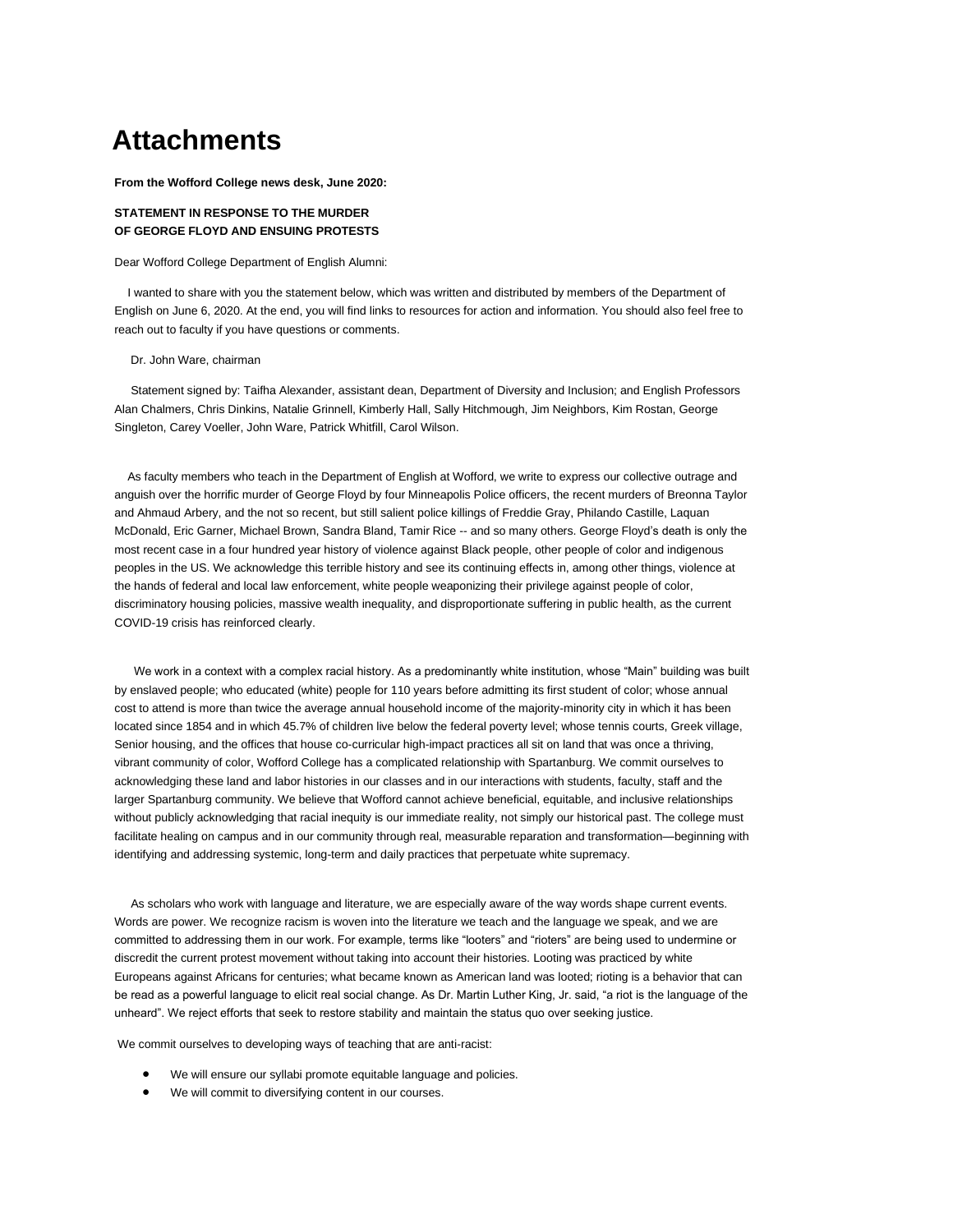- We will cultivate safe spaces in our classroom in which all who are present are affirmed.
- We will work to dismantle racist structures in our classrooms, department, on campus and in our communities.
- We will listen to and uplift voices of color.

•

 Our concern about the effect of these events, this moment, and the cycle of racial violence on our students and colleagues at Wofford College is shared by other Wofford academic and administrative departments, including:

- [Wofford College Campus Union](https://linkprotect.cudasvc.com/url?a=https%3a%2f%2fmx.technolutions.net%2fss%2fc%2fgsby7xed_Q9kJKoUKuDGdIIaz-Ge-UZOM0Rsh3Nqw9_m3QSJudoo3rwjMoFRiINAd0Barq8c0Zl-ap-DgG1HpGOBARFL9-Z07Eb9hUIaklGrr06ZaEejMAIXiqfRqOVB%2f32i%2fUPWiPZLUQWyVhw1mIgMulA%2fh3%2fC8giKDzTknSnjXnT_Njhi_iXtZJjQp3h5pUMfegivcE&c=E,1,OvQiV7qL_g3ycinrLcPvWIwjEMJX7Nw6JyUJOx0LO6H-oaxhSm336YW5cXD1F-Asc1UGxtFUjvhBoHUBdRHM8VxgQW8N5reClycsm1OwiTwo-T7XTrTM&typo=1)
- [Studio Art/Art History/Theater](https://linkprotect.cudasvc.com/url?a=https%3a%2f%2fmx.technolutions.net%2fss%2fc%2fgsby7xed_Q9kJKoUKuDGdIIaz-Ge-UZOM0Rsh3Nqw9-tAjifsk_0_71o27BggAPKX2AjdN4PypkWBxHIuvHhg3WPBruJ8iD1mp7P-8umQH4%2f32i%2fUPWiPZLUQWyVhw1mIgMulA%2fh4%2faDC5ubdwdIMst8EQM8NVsAFtd4I_58uxl6rk9iNFAEQ&c=E,1,vN2EmeO7X4Kn92psB0m54X3vUjH4gpGb0zaNtiQEPoBZMs54BHXCkPCl6isrWsp9PlOQ0K2M76kS5D6vIaCKGgNUVZoWs42fgaY4zC7lhw0gJrHt7FU,&typo=1)
- [Sociology and Anthropology](https://linkprotect.cudasvc.com/url?a=https%3a%2f%2fmx.technolutions.net%2fss%2fc%2fyoYk2D2UBkKolXlytdQ2haLfYBoUiCLSYS60xEzBcOFBJ2-KGZf0iifq3dh6BaoAseAQ3axJmi4xdnRhX4IUxkQjpIM11KF3-Tx0D5UZZ99nBjhVeSe4ujNIGNIZLRV4%2f32i%2fUPWiPZLUQWyVhw1mIgMulA%2fh5%2ftmK5_wJer5nJbhVVQvDuxaG3Uhy6KIJEJSaLCOcLUGo&c=E,1,yUqViagy4U8ZK9AdVKFT_PL714ZwJ6PC6sdmIGlPxBXVV3my0oJys5USepVgnFEzq34S3GpYzGwuQ7x5rGk8ZT3bW16FxStjJEl0N9s6oNI,&typo=1)
- [The Career Center at Wofford](https://linkprotect.cudasvc.com/url?a=https%3a%2f%2fmx.technolutions.net%2fss%2fc%2fgsby7xed_Q9kJKoUKuDGdFxs_uJnMAO00wmBU85r1qYf85I6fE7rdrH7iIkU0cI6ktsH8edcozbKBgFmX0bI_vm9JLc37nojGCFkNV8UNI0%2f32i%2fUPWiPZLUQWyVhw1mIgMulA%2fh6%2fQRBbwmaUc0-cGbBuBgZLFAU-seaOLevZfQ_RHZqS4bQ&c=E,1,OYIPOQIY2ozRKYXdi-CNf38PAJ5BKPCMKgqU2vrMq1oJQh5r7pULmHt79tnQ8svhiyYFzhuTJT_ssiW1BK_GTINvHPoNx99NIvK8QzCTj4zB&typo=1)
- Modern Languages, Literatures and Cultures
- Student Athlete Advisory Council.

#### **What You Can Do Now**

Attend the Anti-RacismTeach-In Series:

 — An Autonomous Black Student Alliance (BSA) Soul Session Date/Time: 6/10/2020 1pm; Location: Zoom; Cost: Free. Details: This Wofford BSA sponsored session is for Black identifying Wofford students to support and fellowship with one another as we practice uplifting, community practices. Please RSVP with this link: **[https://bit.ly/WocoAntiRacism101](https://linkprotect.cudasvc.com/url?a=https%3a%2f%2fmx.technolutions.net%2fss%2fc%2ft6m3gGz2nmAoFTSflIdWSymIBzcVG_FusvgQM6UwEkYFSBsBcBP-qEYTPBNJKZS2%2f32i%2fUPWiPZLUQWyVhw1mIgMulA%2fh7%2fi-amoCwIvxQ5rS0YqbjThsTCPnekynRA865PrXTLfSs&c=E,1,xxNjtNAZcA5obWSiARt5vM9cCFBUPEO10L1XPkblLH4QH3jJnYiGSITktnGFI898ZMCToDPFe8pOJadVXbC_tQ4dEVLG_k30Gd-BqWqDZGT0uFjV100,&typo=1)**

— Anti-Racism 101: An Anti-Racist Toolkit

Date/Time: 6/11/2020 1 pm; Location: Zoom; Cost: Free

 Details: Are you asking yourself what can you do?? Want to support Black organizers and communities of color in their fight against racial iniquity? Are you inappropriately leaning on your friends of color to help educate you on issues of racial injustice?? Then this Anti-Racism 101 session is for you. Join Dr. Jim Neighbors, Associate Professor for the Department of English and Co-Coordinator of the African/African-American Studies Program, and Erin Keith, a Georgetown Law Grad and Policy Attorney with the Detroit Justice Center on a panel moderated by Dr. Camille Bethea, Associate Professor of Spanish and Chair of the Modern Languages Department. During this session attendees will engage in the deliberate and intentional act of decolonizing contemporary understandings of equity, inclusion and allyship to develop effective methods in disrupting systems of injustice through anti-racist behaviors and actions in attendee's daily, every day lives.

\*Prerequisite to attend Anti-Racism 101: This session is open to all attendees with a willingness and commitment to understand that their dominate identity can be used to center and uplift marginalized voices as equal partners in disrupting racist, oppressive systems of inequity wherever present in contemporary American society.

\*Anti-Racism Resources can be found here: **[https://docs.google.com/document/u/0/d/1BRlF2\\_zhNe86SGgHa6-VlBO-](https://linkprotect.cudasvc.com/url?a=https%3a%2f%2fmx.technolutions.net%2fss%2fc%2fyoYk2D2UBkKolXlytdQ2hWLn8XFPJTGew7lb1ZTSqhjd_DDPQjPe4vG9nLnoe8cdXFgku42Xyx7wYH--46GhJgzJpQg-vCtcX1yDYXcW0EbO-VrKpSHAeScHeM-nUjGqN9NsKg99t6r7r37aP9E6Cw%2f32i%2fUPWiPZLUQWyVhw1mIgMulA%2fh8%2fPmuzrm9vQMnAKEF3SqjDq_xboeDYw74BP7XWl1h6buk&c=E,1,pY8Df06XmQBOwEOmyGpQDZgd3umpNt7y0Z9H_LefD06q8GO1IG3Pj9RmUYYj9eYWzks-MOMroLQ4ozct5EAfpnTWjNYrKbnv4PttMFOxj_wePrayVZQifZw,&typo=1)**

**[QgirITwCTugSfKie5Fs/mobilebasic](https://linkprotect.cudasvc.com/url?a=https%3a%2f%2fmx.technolutions.net%2fss%2fc%2fyoYk2D2UBkKolXlytdQ2hWLn8XFPJTGew7lb1ZTSqhjd_DDPQjPe4vG9nLnoe8cdXFgku42Xyx7wYH--46GhJgzJpQg-vCtcX1yDYXcW0EbO-VrKpSHAeScHeM-nUjGqN9NsKg99t6r7r37aP9E6Cw%2f32i%2fUPWiPZLUQWyVhw1mIgMulA%2fh8%2fPmuzrm9vQMnAKEF3SqjDq_xboeDYw74BP7XWl1h6buk&c=E,1,pY8Df06XmQBOwEOmyGpQDZgd3umpNt7y0Z9H_LefD06q8GO1IG3Pj9RmUYYj9eYWzks-MOMroLQ4ozct5EAfpnTWjNYrKbnv4PttMFOxj_wePrayVZQifZw,&typo=1)**

Anti-Racist Toolkit Zoom Meeting ID: 932 3107 3050

Password: BLM

Please RSVP with this link - **[https://bit.ly/WocoAntiRacism101](https://linkprotect.cudasvc.com/url?a=https%3a%2f%2fmx.technolutions.net%2fss%2fc%2ft6m3gGz2nmAoFTSflIdWSymIBzcVG_FusvgQM6UwEkYFSBsBcBP-qEYTPBNJKZS2%2f32i%2fUPWiPZLUQWyVhw1mIgMulA%2fh9%2f8dzOmtjQg_0aDHh7RMi3vA9llWikE3ZthFP8btc29J4&c=E,1,Sui-P8cIzFAdDftVoSmPWTBi-2mSYtB-5_ZeWtshh0KSaW73N4tqBJ_NPphNbhHVNyJ2i9QpVfEfgGcXqgQOQsK7ace4-c2UvXIOTgrUYkKSUwuo&typo=1)**

*For more information, contact Taifha Alexander, Assistant Dean of Students for Diversity and Leadership Development at [alexandertn@wofford.edu](mailto:alexandertn@wofford.edu) or 864-597-4066*

## List of 50 Grievances, Demands by Student Anti-Racism Coalition

### **Statement of Purpose:**

 Black students especially, but also Indigenous and other students of color (BIPOC), have historically faced institutional, structural and personal racism and prejudice at Wofford College and within the college community. These problems continue today. Concerns expressed by BIPOC to college leadership repeatedly fall on deaf ears and result in inaction. A statement is not enough -- we demand that Wofford admit and address the anti-Black history that has led to systemic racism, oppression, and egregious lack of representation -- and then take the necessary steps to correct it.

 This document encompasses what we envision to create a more just and equitable Wofford. The testimonies at the bottom of this document are not singular stories. They are the daily stories of Black and students of color on this campus. Our institution is currently failing BIPOC students in such blatant ways that many regret choosing to attend Wofford. Meeting these demands not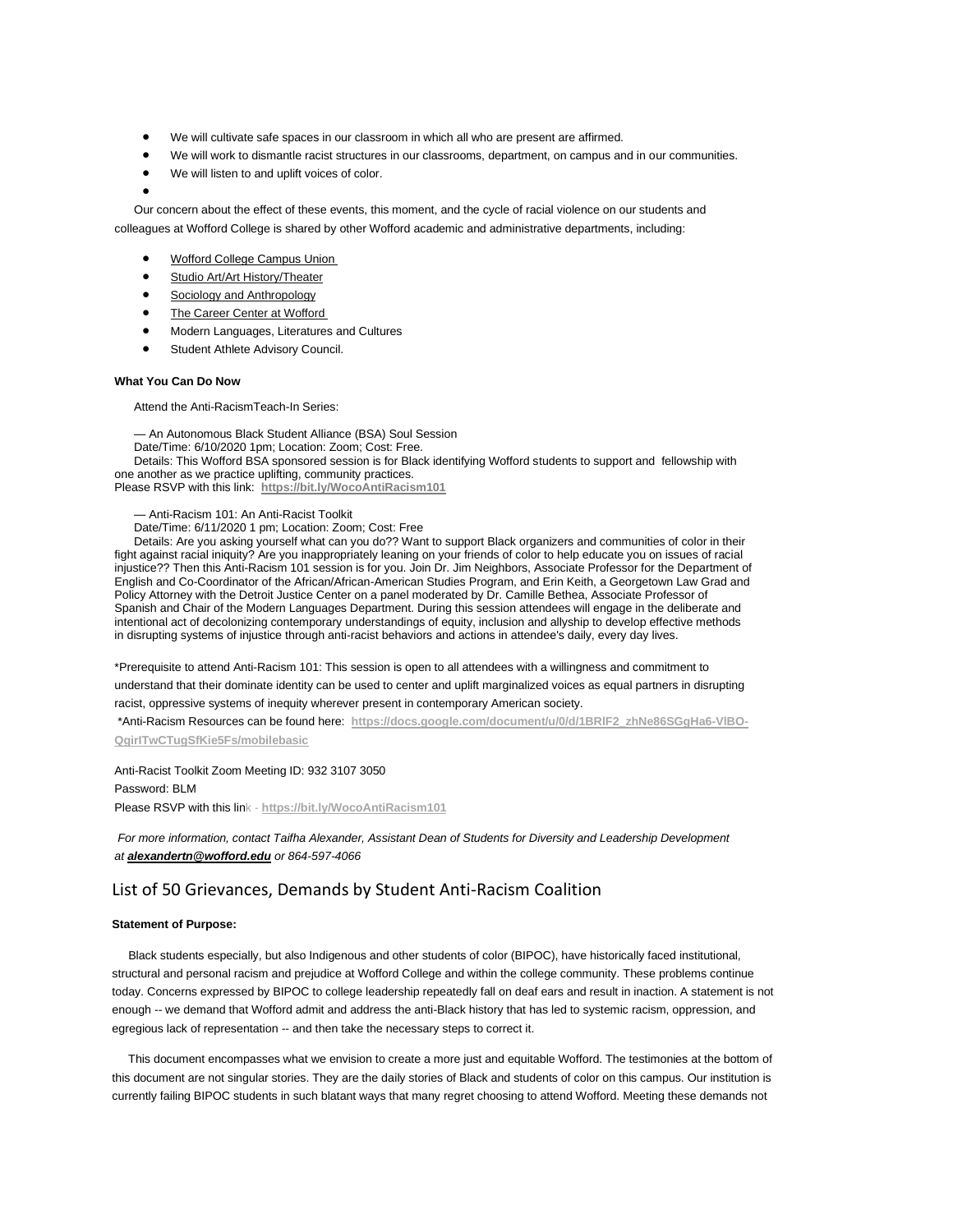only benefits us, as students, but you, as administrators of the College. Until these demands are met, Wofford is not a place that we would recommend BIPOC students attend.

 We call on President Samhat, the Board of Trustees, The President's Cabinet, and the Wofford community past and present to implement the demands listed below. This is an opportunity to go further than a reiteration of Wofford's commitment to diversity. This is an opportunity to listen to what your students are telling you and to take meaningful action.

• 1. We feel that faculty, administration, and staff who have been discriminatory or racist have not been appropriately disciplined. Therefore, we have a lack of trust in a fair and just administration and related policies. As it currently stands, we believe that the college's policy on bias-incidents does not do enough to reprimand violations on behalf of tenured faculty. Repeated cases have only resulted in meetings with the faculty member and very little or meaningless reparations.

• 2. We feel that the college exclusively relies on the Office of Diversity and Inclusion to address matters of diversity, equity, and inclusion, when the mission should be shared by all college leaders, departments, and employees.

• 3. We feel that all faculty and staff who engage with students need anti-racist and anti-bias training.

• Currently, the responsibility of teaching anti-racism courses and discussions repeatedly fall on the same departments, specifically Sociology/Anthropology and English.

• 4. We feel that there needs to be more courses and modules across all disciplines that teach the legacy of racial violence and discrimination. Furthermore, we believe all Wofford students should graduate knowing about Wofford's, the region's, and our nation's history of race and racism.

• 5. We believe that not teaching students about the injustices BIPOC face as a result of systemic racism and structural violence (e.g. colonialism, slavery, segregation, urban renewal, etc.) is an erasure of history that reproduces white supremacy.

• 6. We feel that it is a failure on behalf of the entire College environment that our percentage of BIPOC students falls below regional and national demographics, comparatively: [https://www.wofford.edu/Wofford.edu/Documents/Diversity-and-](https://linkprotect.cudasvc.com/url?a=https%3a%2f%2fwww.wofford.edu%2fWofford.edu%2fDocuments%2fDiversity-and-Inclusion%2fDiversityReport.pdf&c=E,1,R_Zl5wj38qhW632DZXXMWV5LX_qlJaDGuK1ofGhyf0YKp78S9QivTJBMoum3PCeZ1psbxvLzBOw96tP0nQgq2tZRrkbApuQZc2pUKu4qJCcYbEvMw3DhYg,,&typo=1)[Inclusion/DiversityReport.pdf](https://linkprotect.cudasvc.com/url?a=https%3a%2f%2fwww.wofford.edu%2fWofford.edu%2fDocuments%2fDiversity-and-Inclusion%2fDiversityReport.pdf&c=E,1,R_Zl5wj38qhW632DZXXMWV5LX_qlJaDGuK1ofGhyf0YKp78S9QivTJBMoum3PCeZ1psbxvLzBOw96tP0nQgq2tZRrkbApuQZc2pUKu4qJCcYbEvMw3DhYg,,&typo=1)

• 7. We feel that it is a failure on behalf of the entire College environment that our percentage of all minority students falls at 19% or 333 students as of Fall 2019, when national population trends are more than double that percentage. [\(https://www.wofford.edu/about/fast-facts; https://www.census.gov/quickfacts/fact/table/US/RHI225218\)](https://linkprotect.cudasvc.com/url?a=https%3a%2f%2fwww.wofford.edu%2fabout%2ffast-facts&c=E,1,rSe11qexvMApjG6vBsDrJ8JmCdEKnREyemnu4khR14E8x4JaeFAVqnua8TYZAK7EODVGMLTrWMEun_tiCE2hs_QBzKXUElSxfZIK0tMPoYIZ&typo=1)

• 8. We feel that the percentage of BIPOC in the faculty, professional staff, and administration should, at least, be comparable to the percentage of BIPOC students. [\(https://www.wofford.edu/Wofford.edu/Documents/Diversity-and-](https://linkprotect.cudasvc.com/url?a=https%3a%2f%2fwww.wofford.edu%2fWofford.edu%2fDocuments%2fDiversity-and-Inclusion%2fDiversityReport.pdf.&c=E,1,K7AvSRA3OCxU0NTWY5BHUqwN1Q_omhT2ntmLoMh-kprN0tgiZyDx3y0IGuQD9lwIbpQGUa9v08cooLzXGrKHp_5BQmayBJS5oluxnlM3AR5-OVmB0g,,&typo=1)[Inclusion/DiversityReport.pdf.\)](https://linkprotect.cudasvc.com/url?a=https%3a%2f%2fwww.wofford.edu%2fWofford.edu%2fDocuments%2fDiversity-and-Inclusion%2fDiversityReport.pdf.&c=E,1,K7AvSRA3OCxU0NTWY5BHUqwN1Q_omhT2ntmLoMh-kprN0tgiZyDx3y0IGuQD9lwIbpQGUa9v08cooLzXGrKHp_5BQmayBJS5oluxnlM3AR5-OVmB0g,,&typo=1).

• 9. We feel that the demographics of the college leadership -- the Board of Trustees and the President's Cabinet -- do not reflect the diversity that Wofford should be striving to have at all levels: leaders, employees, and students.

• 10. We feel that it is inappropriate to have buildings on campus named after Carlisle, Shipp, and Wightman who all owned enslaved people. It is unacceptable and disrespectful to force students to reside in buildings named after people who did not believe in the humanity of Black people.

• 11. We feel that having only one room on the entire campus named after Black people does not adequately represent the contributions that the Black community has had at Wofford. The Gray-Jones room is in a remote location and many students rarely visit this room nor do they know the history of its namesake. We feel that Gray's and Jones's accomplishments as the first Black students at Wofford should be better acknowledged.

• 12. We feel that the "Back of the College" memorial, as well as the small brick 'dedication' to the enslaved builders of Main, are placed in obscure or hidden locations so as to render them practically invisible. We believe the histories of the once thriving Black community and the lives of the enslaved builders of Main should be displayed prominently.

• 13. We feel that double standards exist on Wofford's campus as it relates to NPHC Fraternities and white fraternities. While white fraternities are open for social gatherings weekend after weekend, NPHC fraternities face significant deterrents placed by Wofford administration to hosting social events on campus. NPHC organizations are subject to administrative policies that grant permission for parties only every 3 months or so.

• 14. We feel that there is a lack of understanding about the significance of having the Divine Nine organizations on Wofford's campus and why the presence of all of the Divine Nine organizations on campus would be essential to creating a more positive and welcoming space for Black and Brown students. NPHC organizations not only help create a family among students, they provide diversity to the school as well. Wofford's vision has diversity and inclusion in the forefront; however, there are no NPHC sororities on campus and there is a pattern of organizations being present on campus then disappearing because of sustainability issues.

• 15. We feel as if there is a significant lack of support from the administration and faculty for the effort of inviting NPHC organizations onto campus. We understand the challenges these organizations face in deciding to commit to Wofford. But we feel Wofford administration needs to be much more deliberate and vocal about its commitment to welcoming them here.

• 16. We feel that Wofford's Greek life is notoriously exclusionary and members discriminate against non-white students; we feel that this behavior is unacceptable and must be addressed.

•

• Short term demands to be achieved within the next academic year (2020-2021):

•

• 17. We demand that Wofford hire an independent external consultant to assess the racial climate at Wofford and provide recommendations for the college to become antiracist.

• 18. We demand that policies and procedures for reporting bias incidents be reviewed, especially as it relates to processes for tenured faculty.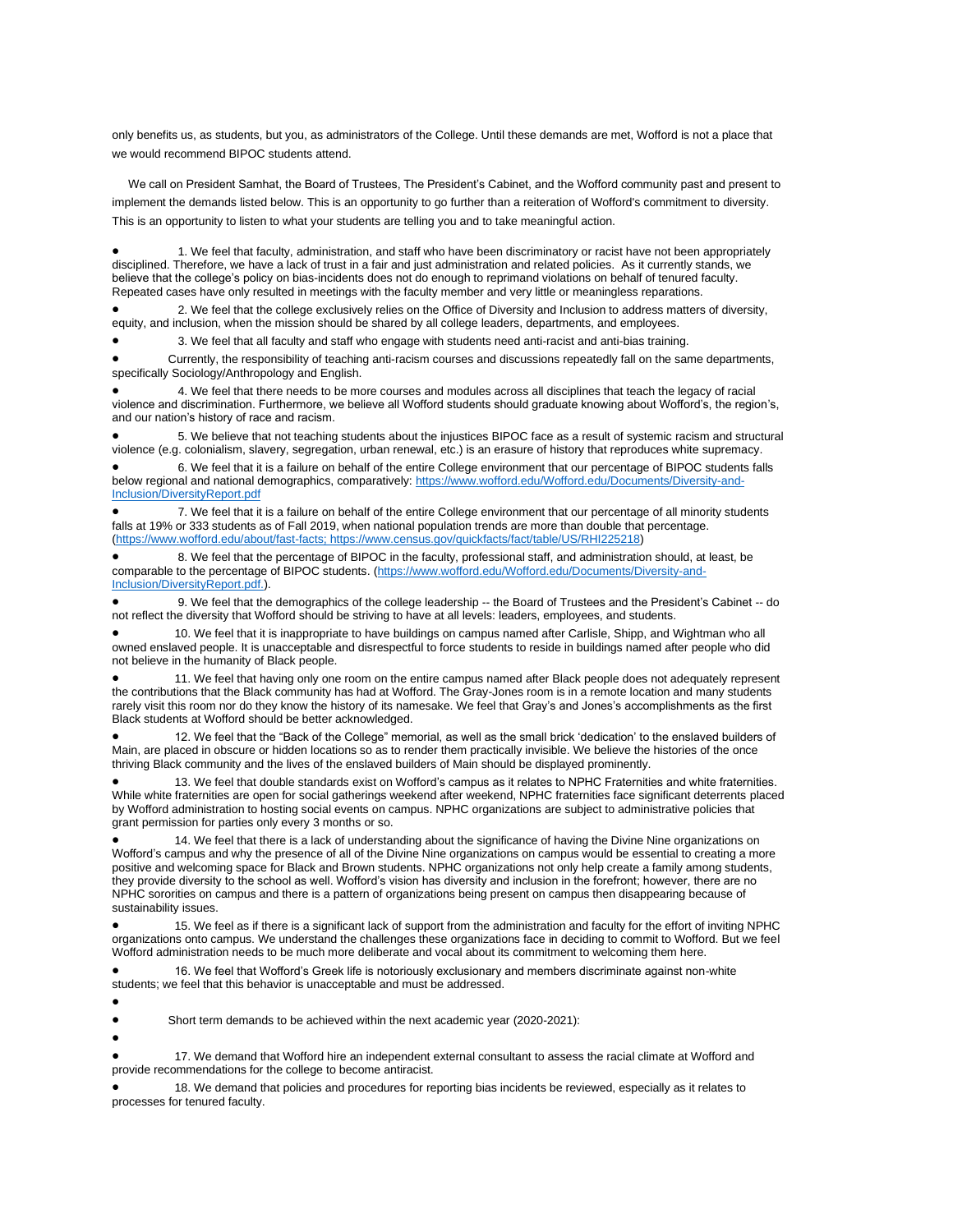• 19. We demand that all administrators, faculty, staff and advisors be required to take at least annual anti-racist and anti-bias training.

• 20. We demand that the President's Cabinet take anti-bias and anti-racism training annually.

• 21. We demand that the Board of Trustees take anti-bias and anti-racism training annually.

• 22. We demand that Campus Safety take specific police-oriented anti-bias and anti-racism continuing education, with specific requirements in the form of hours or courses that must be completed every semester.

• 23. We demand that the Offices of Marketing and Communication and Admission/Financial Aid receive education on tokenism and actively recruit BIPOC in hiring processes. We demand that both offices, which are critical to the recruitment and retention of BIPOC students, receive anti-bias and anti-racism training.

• 24. We demand that the Office of Diversity and Inclusion's overall budget and staff be expanded to include four (4) professional, full-time staff members.

• 25. We demand that a student Bias-Response Council, similar to the judicial or honor council, be added to the biasincident response team process. We demand that this council should be involved in the adjudication of any bias incident report, whether it be student, faculty, or staff.

• 26. We demand that specific, transparent and thoroughly communicated remedies for racist, discriminatory or exclusionist behavior by faculty be established. Any faculty who violate their responsibility to their students or Wofford's code of conduct be subject to a disciplinary process that results in measurable improvement in their behavior. This disciplinary process could be staggered based on the number and/or severity of offenses so that those who demonstrate a pattern of behavior or create an unsafe learning environment can be adequately reprimanded.

• 27. We demand that at least four full class periods of FYI course instruction be devoted to Wofford's racial history, and that substantial anti-racism and anti-bias education be incorporated into FYI curriculum.

• 28. We demand that the Wofford Ambassador program hires BIPOC students at a rate that represents regional racial trends, provides all Ambassadors anti-bias and anti-racist training, and instructs all Ambassadors in Wofford's exclusionist/racist and Back of the College history to be incorporated into all campus tours.

• 29. We demand that the AMS/NPHC House be renamed to better represent the Black students and provide them with a space that is their own, just as the IFC and Panhellenic chapters have. We demand that this house be reserved specifically for WWC, WMC, BSA, and NPHC organizations.

• 30. We demand equitable treatment of all organizations that occupy houses at the Greek Village on behalf of the Office of Campus Life and Student Development and administration.

• 31. We demand that a new policy or procedure be implemented outside of a bias incident report that would fine Greek and other organizations for excluding non-white students at their social functions. Additionally, we demand mandatory anti-racism and anti-bias training at least annually for all members of IFC & Panhellenic organizations.

• 32. We demand positions be added to the IFC and Panhellenic Council to specifically address diversity, equity, and inclusion. Additionally, we demand that every individual Greek organization appoint a similar position or committee within their chapter to work towards anti-racism.

• 33. We demand that Albert Gray '71 and Douglas Jones '69 be properly honored for being the first African-American students to enroll and graduate, respectively, by each becoming namesakes of their own building on campus. Buildings or names in their honor should be located central to active student life.

• 34. We demand that Janice B. Means '73 be properly honored for becoming the first African-American woman to graduate from Wofford by becoming the namesake of her own building, central and active to student life, on campus.

• 35. We demand that the names of offensively named buildings -- Carlisle, Shipp, and Wightman -- be changed. (Name suggestions: Gray Hall, Jones Hall, Means Hall).

• 36. We demand that the Back of the College memorial be moved to a more prominent location on campus.

• 37. We demand that the memorial to the enslaved builders of Old Main be moved to a more prominent location in Old Main.

• 38. We demand that at least one-third of all future hires for professional staff and full-time faculty be of color.

•

• Long-term demands -- to be achieved by the 2021-2022 academic year:

•

• 39. We demand the College publicly acknowledge it's shameful history regarding racism and its relationship to the African American community in Spartanburg, as well as the Indigenous peoples whose land this once was. We suggest that a land and labor history of Wofford be stated at every formal college occasion, including acknowledging: former presidents Carlisle, Shipp, and Wightman owned slaves; the Black neighborhood's demolition to make way for new construction, including the Jerry Richardson Indoor stadium and the Greek Village; the Cherokee / Tsalaguwetiyi and Catawba people who once lived where Wofford is now located; use of enslaved people's labor to build the college.

• 40. We demand that a Chief Diversity Officer or a Vice President of Diversity, Equity, and Inclusion be created as a cabinet-level position. We demand the addition of four General Education requirement courses that address race relations, racial inequities, racial history, etc. Examples may include any of the courses under the African/African American Studies (AAAS) program.

• 41. We demand that existing academic departments develop their course curriculum by inserting issues of diversity and racial justice into existing courses.

• 42. We demand that there is a coordinating position created for someone who is qualified to cater to the sustainability of NPHC organizations.